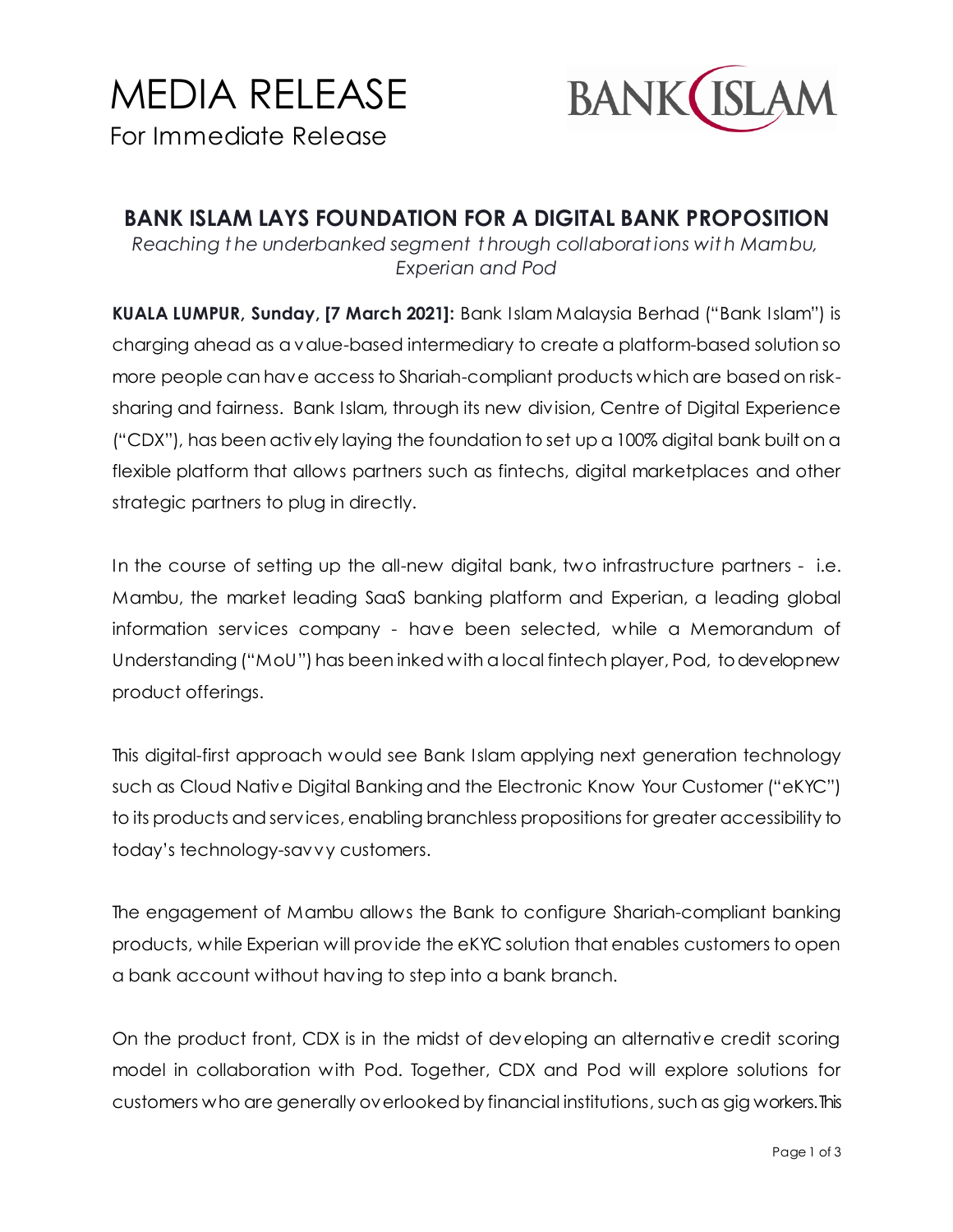will be done by identifying alternative ways to assess credit worthiness of customers, beyond traditional means, enabling flexibility and inclusion in the formal banking system for this segment.

Bank Islam's Chief Executive Officer, Mohd Muazzam Mohamed said, "Bank Islam via CDX has appointed prominent strategic partners, namely Mambu, Experian and Pod, to address the needs of the underserved segments. The Bank is confident that we can provide greater accessibility to the market by capitalising on digital technologies. At the same time, this effort will further spur the digital transformation of the financial sector, especially in the Islamic banking industry."

He adds, "With Bank Islam's expertise in risk management and Shariah-related matters, coupled with Pod's technology and Mambu's agile SaaS banking platform, the partnership is able to introduce and promote Islamic financial solutions to the targeted segment. We also believe that this partnership will serve as a precedent to encourage more fintech collaborations with financial institutions, and ultimately contribute to the growth of our digital economy."

Pod's co-founder and chief executive officer, Nadia Ismadi said, "The underserved segments including gig workers are struggling to save money, have access to financing and consume financial products; even more so after the pandemic. Pod exists because we believe the job market as we know it is changing and soon, majority of the workforce will fall under the informal sector. Thus, it is important that we lay the basic building blocks to deep dive into their financial needs in order to service these segments."

Echoed Myles Bertrand, Managing Director of Mambu APAC: "We are delighted that Bank Islam has chosen to build CDX's greenfield operations on Mambu. Internet and mobile banking are key to unlocking economic development and financial inclusion and we are proud to support Bank Islam in its bold mission to improve access to digital banking services in Malaysia. Bank Islam has challenged itself to be the leading Islamic bank in the region and this implementation is a big step forward. We look forward to collaborating as it embarks on this exciting new phase of its journey."